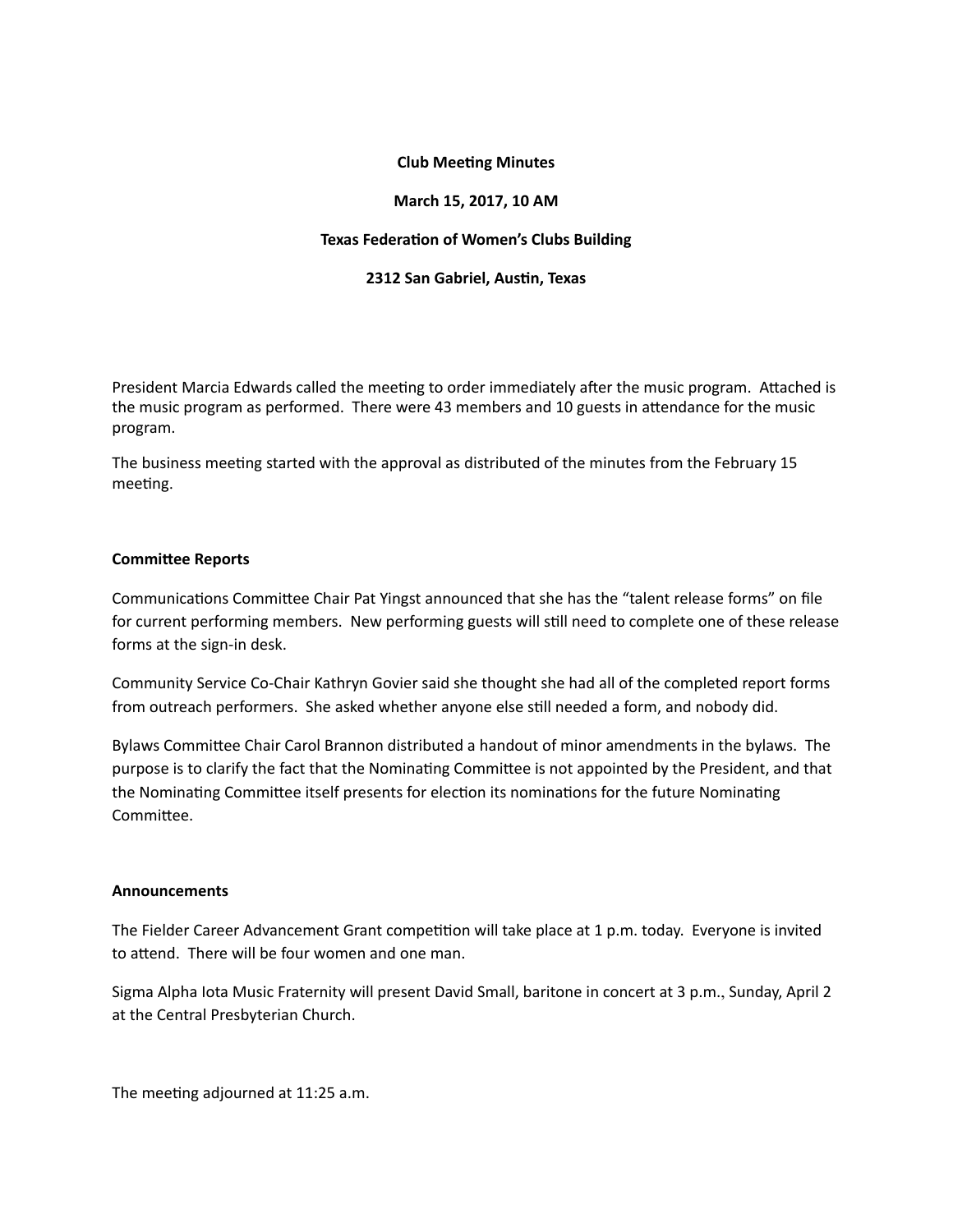Submitted by:

Virginia Kniesner 

Recording Secretary

**Anything Goes**

**March 15, 2017**